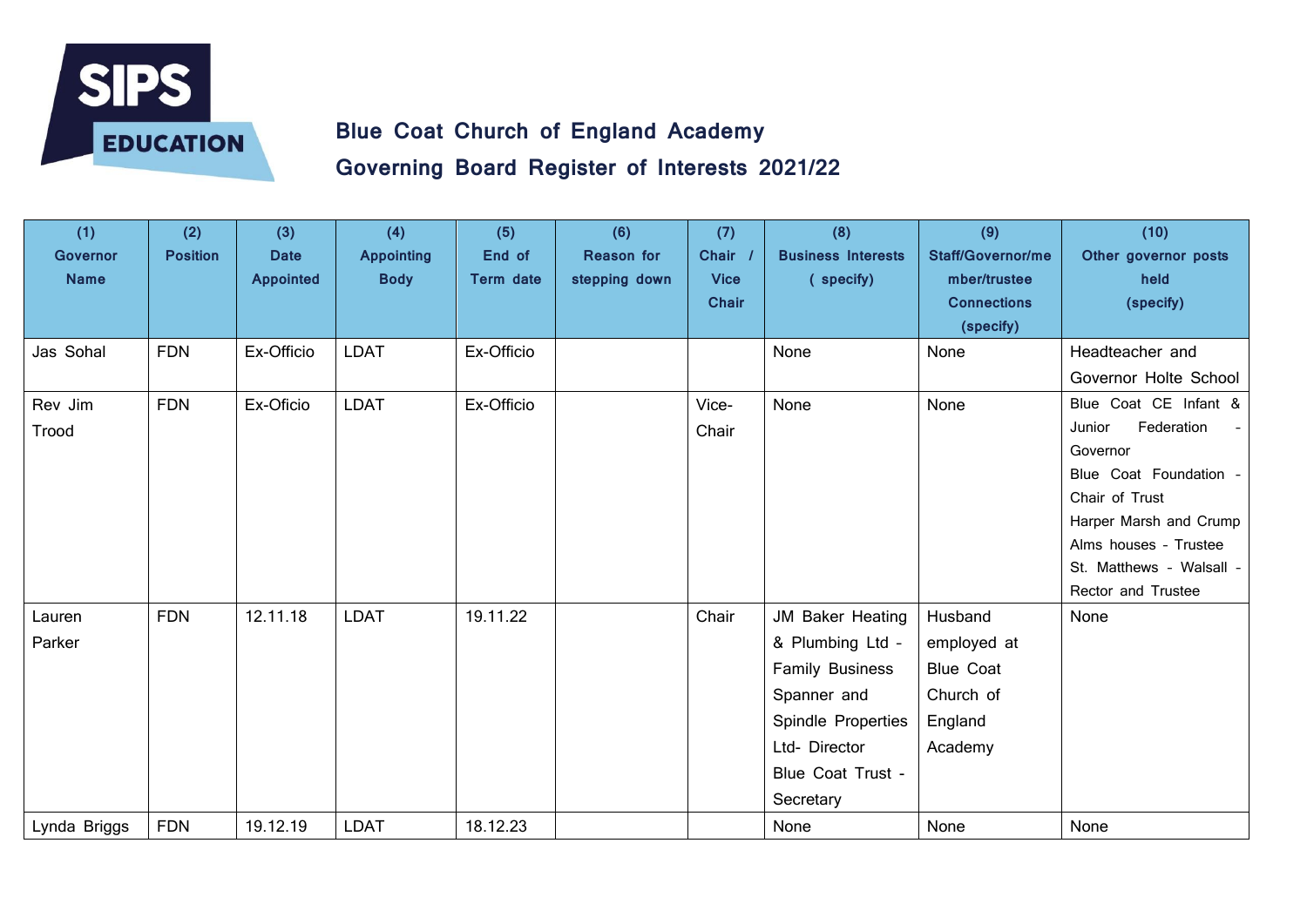| Anthony Orlik  | <b>FDN</b> | 12.09.18 | <b>LDAT</b> | 17.09.24 | None                   | None | Exec HT Blue Coat        |
|----------------|------------|----------|-------------|----------|------------------------|------|--------------------------|
|                |            |          |             |          |                        |      | CE Infant and Junior     |
|                |            |          |             |          |                        |      | <b>Federated Schools</b> |
|                |            |          |             |          |                        |      | St Chad's Academic       |
|                |            |          |             |          |                        |      | Trust - Trustee          |
| Matthew        | <b>FDN</b> | 18.09.20 | <b>LDAT</b> | 17.09.24 | Lichfield Diocesan     | None | None                     |
| Welton         |            |          |             |          | Board of Education     |      |                          |
|                |            |          |             |          | - Christian            |      |                          |
|                |            |          |             |          | <b>Distinctiveness</b> |      |                          |
|                |            |          |             |          | Advisor.               |      |                          |
|                |            |          |             |          | Head'sPace             |      |                          |
|                |            |          |             |          | Solutions -            |      |                          |
|                |            |          |             |          | Independent            |      |                          |
|                |            |          |             |          | Consultant             |      |                          |
| Pastor Debo    | <b>FDN</b> | 01.04.21 | <b>LDAT</b> | 31.03.25 | Redeemed Christian     | None | None                     |
| Adesina        |            |          |             |          | of<br>God<br>Church    |      |                          |
|                |            |          |             |          | Covenant               |      |                          |
|                |            |          |             |          | Restoration            |      |                          |
|                |            |          |             |          | Assembly - Director    |      |                          |
| <b>VACANCY</b> | <b>FDN</b> |          |             |          |                        |      |                          |
| Joy Roberts    | <b>COP</b> | 12.09.18 | <b>LDAT</b> | 11.09.22 | None                   | None | None                     |
| <b>VACANCY</b> | <b>COP</b> |          |             |          |                        |      |                          |
| Leanne         | Parent     | 16.03.22 | Parents     | 15.03.26 | Sandwell Deaf          |      | Braidwood School for     |
| Hickenbottom-  |            |          |             |          | Community              |      | the Deaf - Chair of      |
| Marriott       |            |          |             |          | Association -          |      | Governors                |
|                |            |          |             |          | CEO                    |      |                          |
| Kym Jones      | Parent     | 20.05.21 | Parents     | 19.05.25 | <b>West Midlands</b>   | None | None                     |
|                |            |          |             |          | Police                 |      |                          |